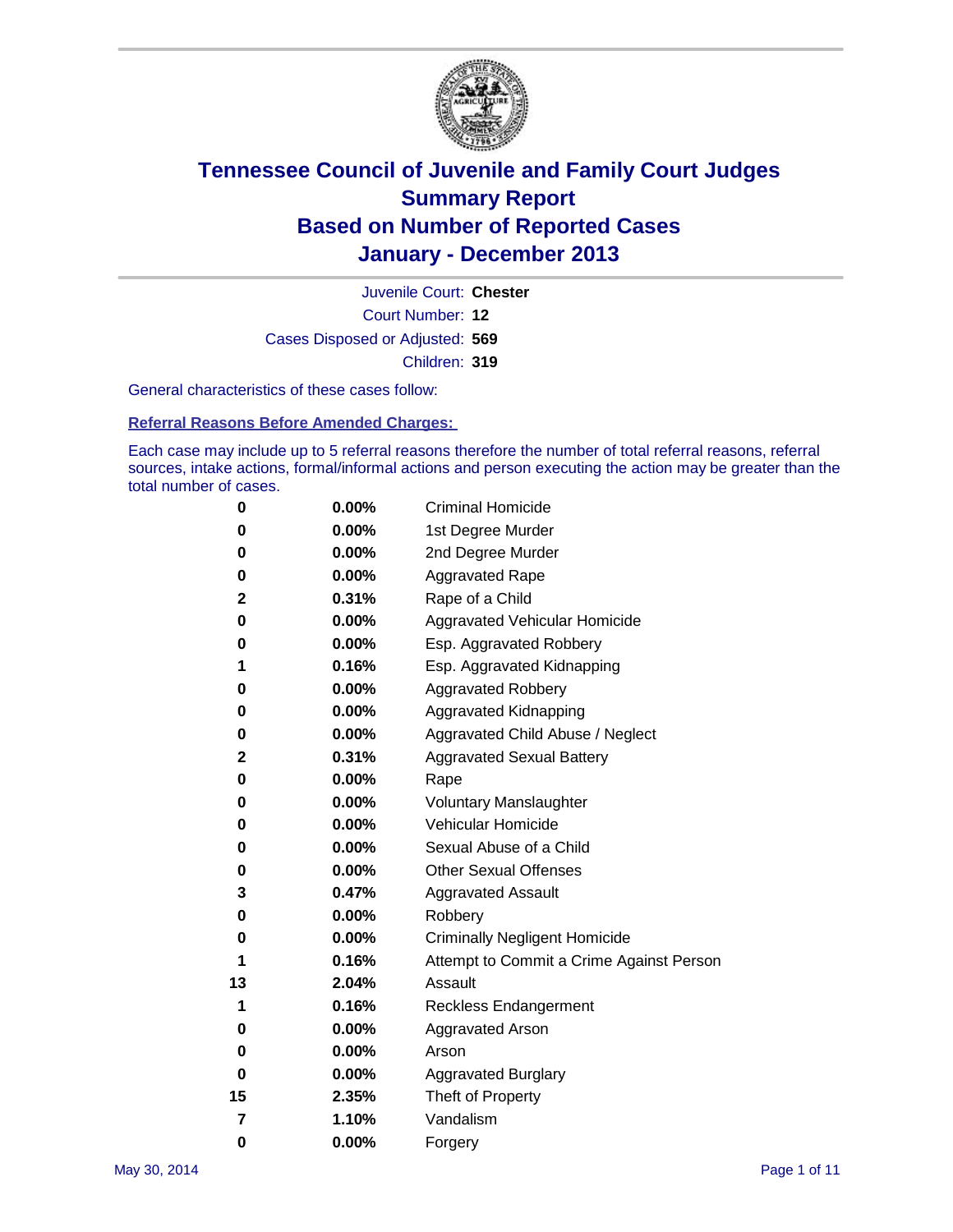

Court Number: **12** Juvenile Court: **Chester** Cases Disposed or Adjusted: **569** Children: **319**

#### **Referral Reasons Before Amended Charges:**

Each case may include up to 5 referral reasons therefore the number of total referral reasons, referral sources, intake actions, formal/informal actions and person executing the action may be greater than the total number of cases.

| 0  | 0.00% | <b>Worthless Checks</b>                                     |
|----|-------|-------------------------------------------------------------|
| 0  | 0.00% | Illegal Possession / Fraudulent Use of Credit / Debit Cards |
| 1  | 0.16% | <b>Burglary</b>                                             |
| 1  | 0.16% | Unauthorized Use of a Vehicle                               |
| 0  | 0.00% | <b>Cruelty to Animals</b>                                   |
| 0  | 0.00% | Sale of Controlled Substances                               |
| 9  | 1.41% | <b>Other Drug Offenses</b>                                  |
| 9  | 1.41% | <b>Possession of Controlled Substances</b>                  |
| 0  | 0.00% | <b>Criminal Attempt</b>                                     |
| 0  | 0.00% | Carrying Weapons on School Property                         |
| 2  | 0.31% | Unlawful Carrying / Possession of a Weapon                  |
| 0  | 0.00% | <b>Evading Arrest</b>                                       |
| 0  | 0.00% | Escape                                                      |
| 2  | 0.31% | Driving Under Influence (DUI)                               |
| 7  | 1.10% | Possession / Consumption of Alcohol                         |
| 0  | 0.00% | Resisting Stop, Frisk, Halt, Arrest or Search               |
| 2  | 0.31% | <b>Aggravated Criminal Trespass</b>                         |
| 3  | 0.47% | Harassment                                                  |
| 0  | 0.00% | Failure to Appear                                           |
| 1  | 0.16% | Filing a False Police Report                                |
| 0  | 0.00% | Criminal Impersonation                                      |
| 4  | 0.63% | <b>Disorderly Conduct</b>                                   |
| 0  | 0.00% | <b>Criminal Trespass</b>                                    |
| 0  | 0.00% | <b>Public Intoxication</b>                                  |
| 0  | 0.00% | Gambling                                                    |
| 56 | 8.78% | <b>Traffic</b>                                              |
| 0  | 0.00% | Local Ordinances                                            |
| 1  | 0.16% | Violation of Wildlife Regulations                           |
| 0  | 0.00% | Contempt of Court                                           |
| 9  | 1.41% | <b>Violation of Probation</b>                               |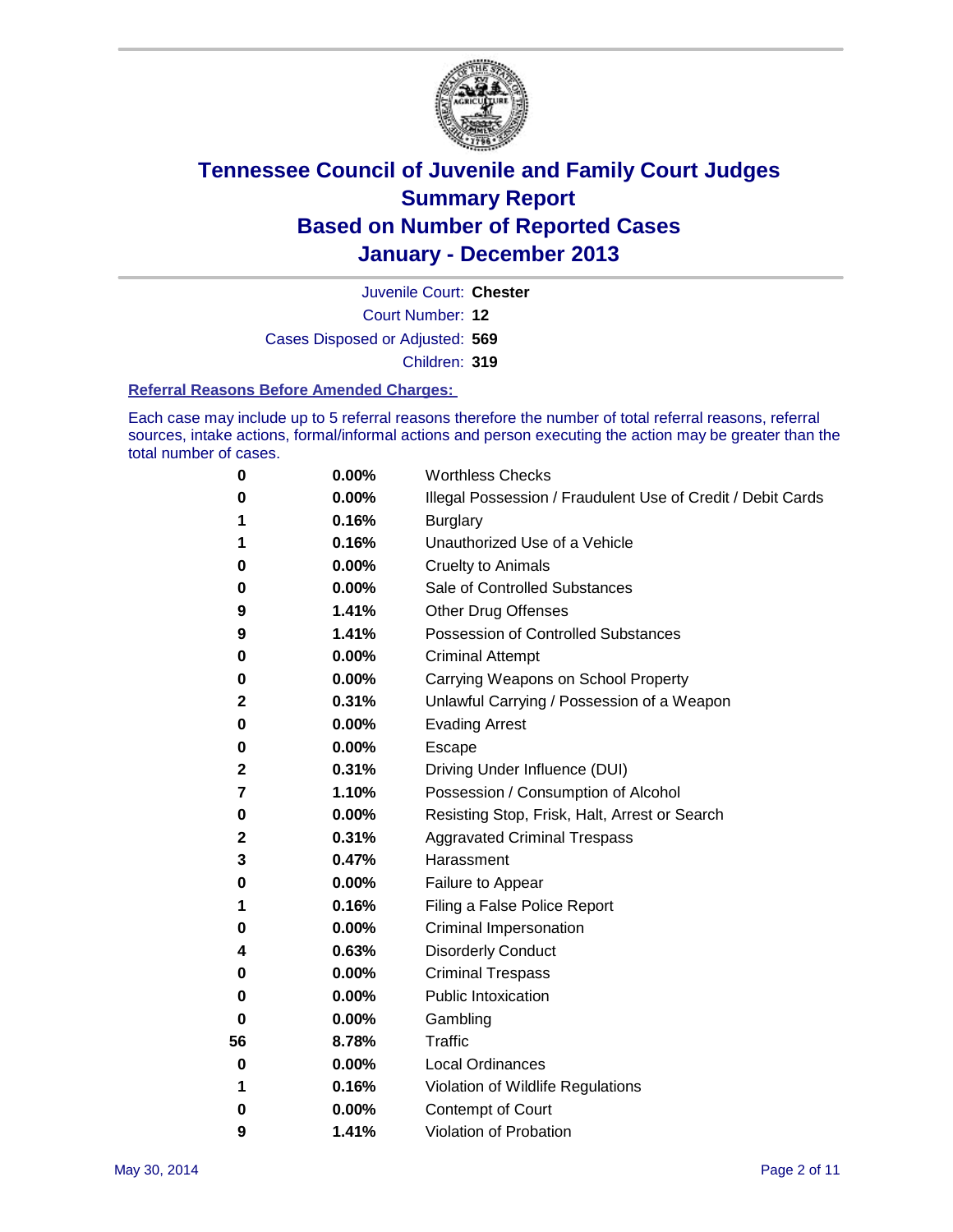

Court Number: **12** Juvenile Court: **Chester** Cases Disposed or Adjusted: **569** Children: **319**

#### **Referral Reasons Before Amended Charges:**

Each case may include up to 5 referral reasons therefore the number of total referral reasons, referral sources, intake actions, formal/informal actions and person executing the action may be greater than the total number of cases.

| 0            | $0.00\%$ | <b>Violation of Aftercare</b>          |
|--------------|----------|----------------------------------------|
| 12           | 1.88%    | <b>Unruly Behavior</b>                 |
| 52           | 8.15%    | Truancy                                |
| 6            | 0.94%    | In-State Runaway                       |
| 0            | $0.00\%$ | Out-of-State Runaway                   |
| 8            | 1.25%    | Possession of Tobacco Products         |
| $\mathbf{2}$ | 0.31%    | Violation of a Valid Court Order       |
| 0            | $0.00\%$ | <b>Violation of Curfew</b>             |
| 3            | 0.47%    | Sexually Abused Child                  |
| 0            | 0.00%    | <b>Physically Abused Child</b>         |
| 73           | 11.44%   | Dependency / Neglect                   |
| 3            | 0.47%    | <b>Termination of Parental Rights</b>  |
| 0            | $0.00\%$ | <b>Violation of Pretrial Diversion</b> |
| 0            | 0.00%    | Violation of Informal Adjustment       |
| 152          | 23.82%   | <b>Judicial Review</b>                 |
| 8            | 1.25%    | <b>Administrative Review</b>           |
| 13           | 2.04%    | <b>Foster Care Review</b>              |
| 35           | 5.49%    | Custody                                |
| 10           | 1.57%    | Visitation                             |
| 16           | 2.51%    | Paternity / Legitimation               |
| 86           | 13.48%   | <b>Child Support</b>                   |
| 0            | 0.00%    | <b>Request for Medical Treatment</b>   |
| 0            | 0.00%    | <b>Consent to Marry</b>                |
| 7            | 1.10%    | Other                                  |
| 638          | 100.00%  | <b>Total Referrals</b>                 |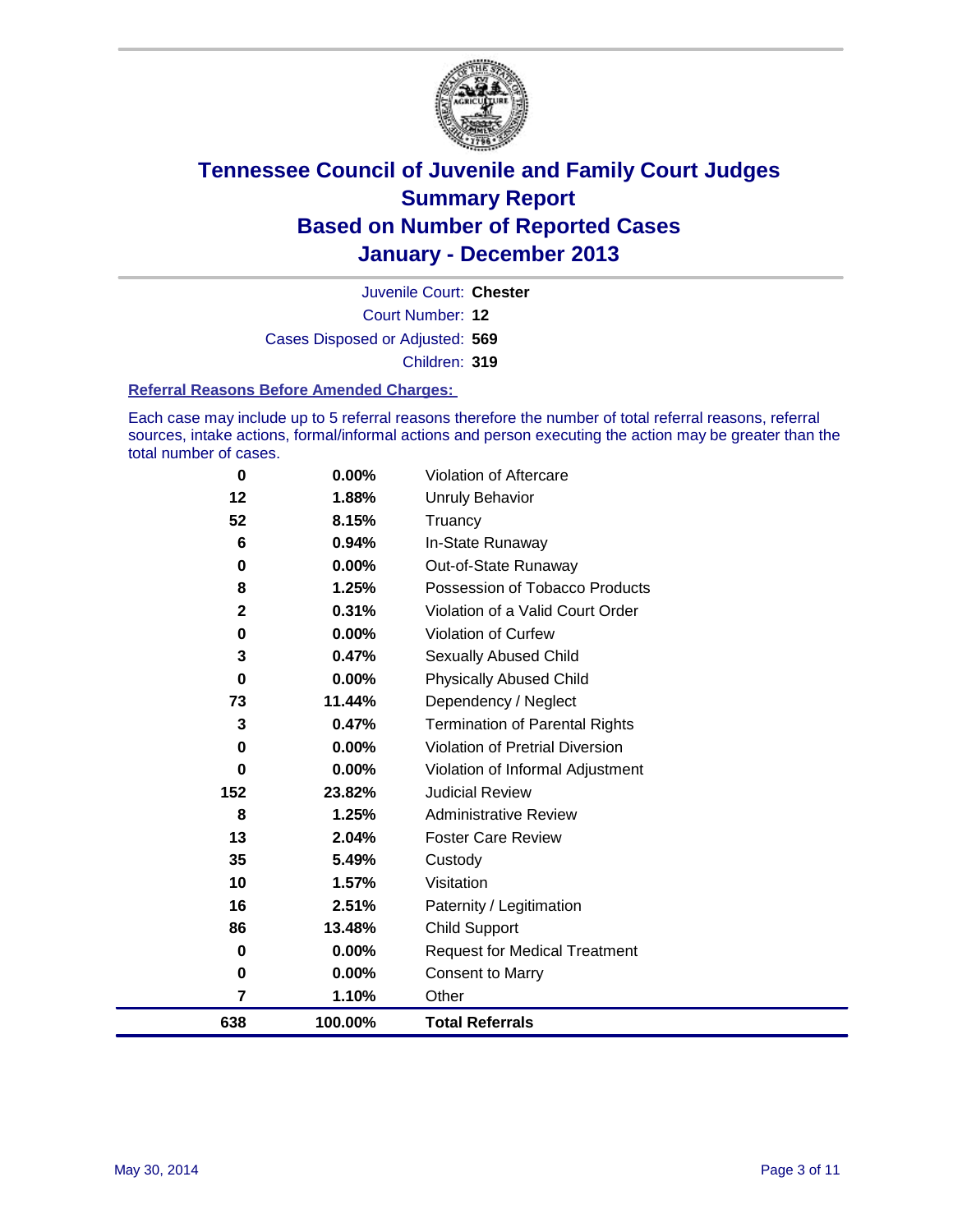

|                            | Juvenile Court: Chester         |                                   |  |  |  |
|----------------------------|---------------------------------|-----------------------------------|--|--|--|
|                            | Court Number: 12                |                                   |  |  |  |
|                            | Cases Disposed or Adjusted: 569 |                                   |  |  |  |
|                            |                                 | Children: 319                     |  |  |  |
| <b>Referral Sources: 1</b> |                                 |                                   |  |  |  |
| 153                        | 23.98%                          | Law Enforcement                   |  |  |  |
| 72                         | 11.29%                          | Parents                           |  |  |  |
| 21                         | 3.29%                           | <b>Relatives</b>                  |  |  |  |
| $\bf{0}$                   | 0.00%                           | Self                              |  |  |  |
| 56                         | 8.78%                           | School                            |  |  |  |
| 1                          | 0.16%                           | <b>CSA</b>                        |  |  |  |
| 234                        | 36.68%                          | <b>DCS</b>                        |  |  |  |
| 0                          | 0.00%                           | <b>Other State Department</b>     |  |  |  |
| 76                         | 11.91%                          | <b>District Attorney's Office</b> |  |  |  |
| 12                         | 1.88%                           | <b>Court Staff</b>                |  |  |  |
| $\bf{0}$                   | 0.00%                           | Social Agency                     |  |  |  |
| $\mathbf{2}$               | 0.31%                           | <b>Other Court</b>                |  |  |  |
| 8                          | 1.25%                           | Victim                            |  |  |  |
| 0                          | 0.00%                           | Child & Parent                    |  |  |  |
| 0                          | 0.00%                           | Hospital                          |  |  |  |
| 0                          | 0.00%                           | Unknown                           |  |  |  |
| 3                          | 0.47%                           | Other                             |  |  |  |
| 638                        | 100.00%                         | <b>Total Referral Sources</b>     |  |  |  |

### **Age of Child at Referral: 2**

| <b>Total Child Count</b> | 319<br>100.00% |  |
|--------------------------|----------------|--|
|                          | 0<br>0.00%     |  |
| Ages 19 and Over         | 0<br>$0.00\%$  |  |
| Ages 17 through 18       | 52<br>16.30%   |  |
| Ages 15 through 16       | 68<br>21.32%   |  |
| Ages 13 through 14       | 37<br>11.60%   |  |
| Ages 11 through 12       | 19<br>5.96%    |  |
| Ages 10 and Under        | 143<br>44.83%  |  |
|                          |                |  |

<sup>1</sup> If different than number of Referral Reasons (638), verify accuracy of your court's data.

<sup>2</sup> One child could be counted in multiple categories, verify accuracy of your court's data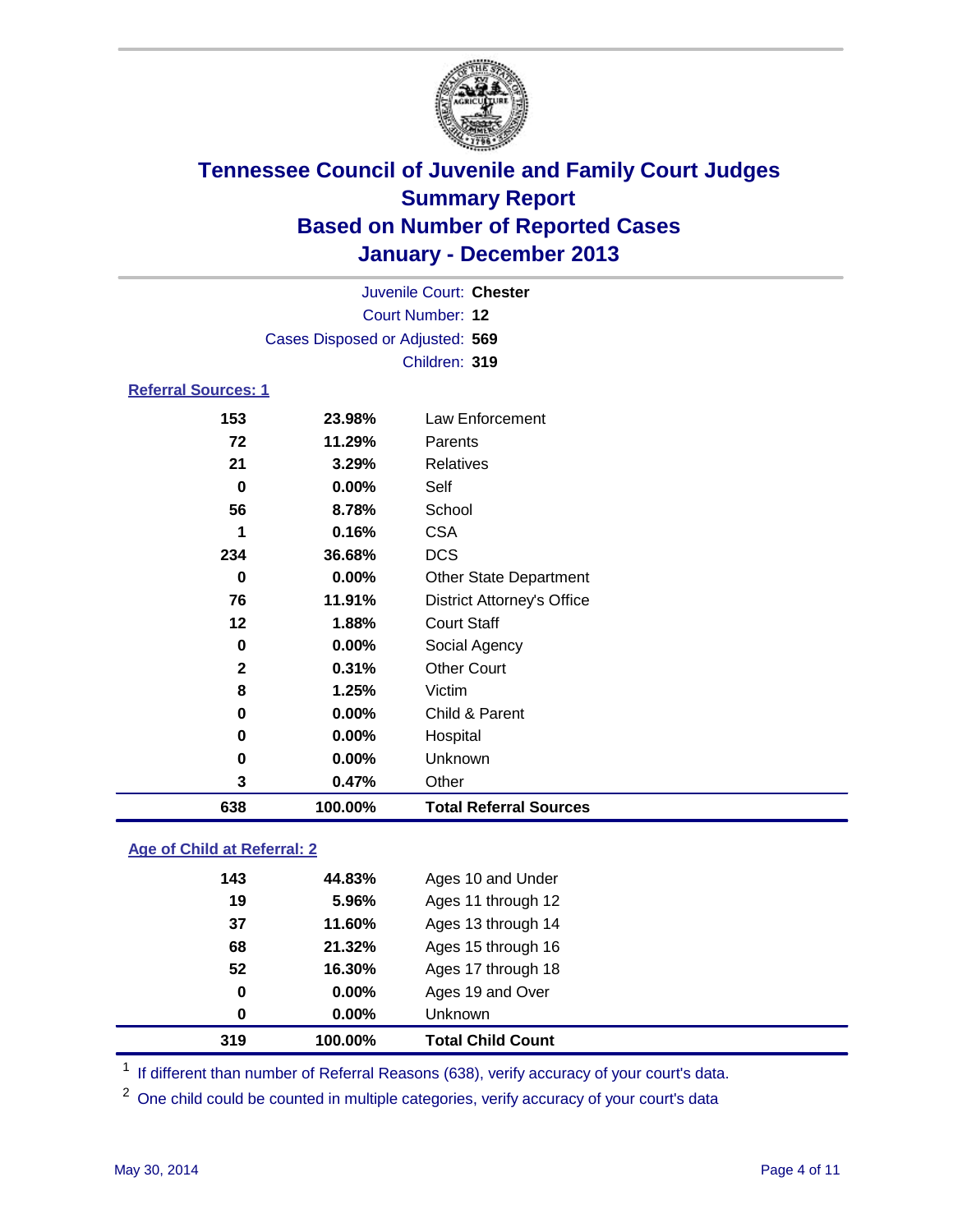

| Juvenile Court: Chester                 |                                 |                          |  |  |
|-----------------------------------------|---------------------------------|--------------------------|--|--|
|                                         | Court Number: 12                |                          |  |  |
|                                         | Cases Disposed or Adjusted: 569 |                          |  |  |
|                                         |                                 | Children: 319            |  |  |
| Sex of Child: 1                         |                                 |                          |  |  |
| 197                                     | 61.76%                          | Male                     |  |  |
| 119                                     | 37.30%                          | Female                   |  |  |
| 3                                       | 0.94%                           | Unknown                  |  |  |
| 319                                     | 100.00%                         | <b>Total Child Count</b> |  |  |
| Race of Child: 1                        |                                 |                          |  |  |
| 242                                     | 75.86%                          | White                    |  |  |
| 42                                      | 13.17%                          | African American         |  |  |
| 0                                       | 0.00%                           | Native American          |  |  |
| 1                                       | 0.31%                           | Asian                    |  |  |
| 22                                      | 6.90%                           | Mixed                    |  |  |
| 12                                      | 3.76%                           | Unknown                  |  |  |
| 319                                     | 100.00%                         | <b>Total Child Count</b> |  |  |
| <b>Hispanic Origin: 1</b>               |                                 |                          |  |  |
| 12                                      | 3.76%                           | Yes                      |  |  |
| 296                                     | 92.79%                          | <b>No</b>                |  |  |
| 11                                      | 3.45%                           | Unknown                  |  |  |
| 319                                     | 100.00%                         | <b>Total Child Count</b> |  |  |
| <b>School Enrollment of Children: 1</b> |                                 |                          |  |  |
| 229                                     | 71.79%                          | Yes                      |  |  |
| 81                                      | 25.39%                          | <b>No</b>                |  |  |
| $\boldsymbol{9}$                        | 2.82%                           | Unknown                  |  |  |
| 319                                     | 100.00%                         | <b>Total Child Count</b> |  |  |

One child could be counted in multiple categories, verify accuracy of your court's data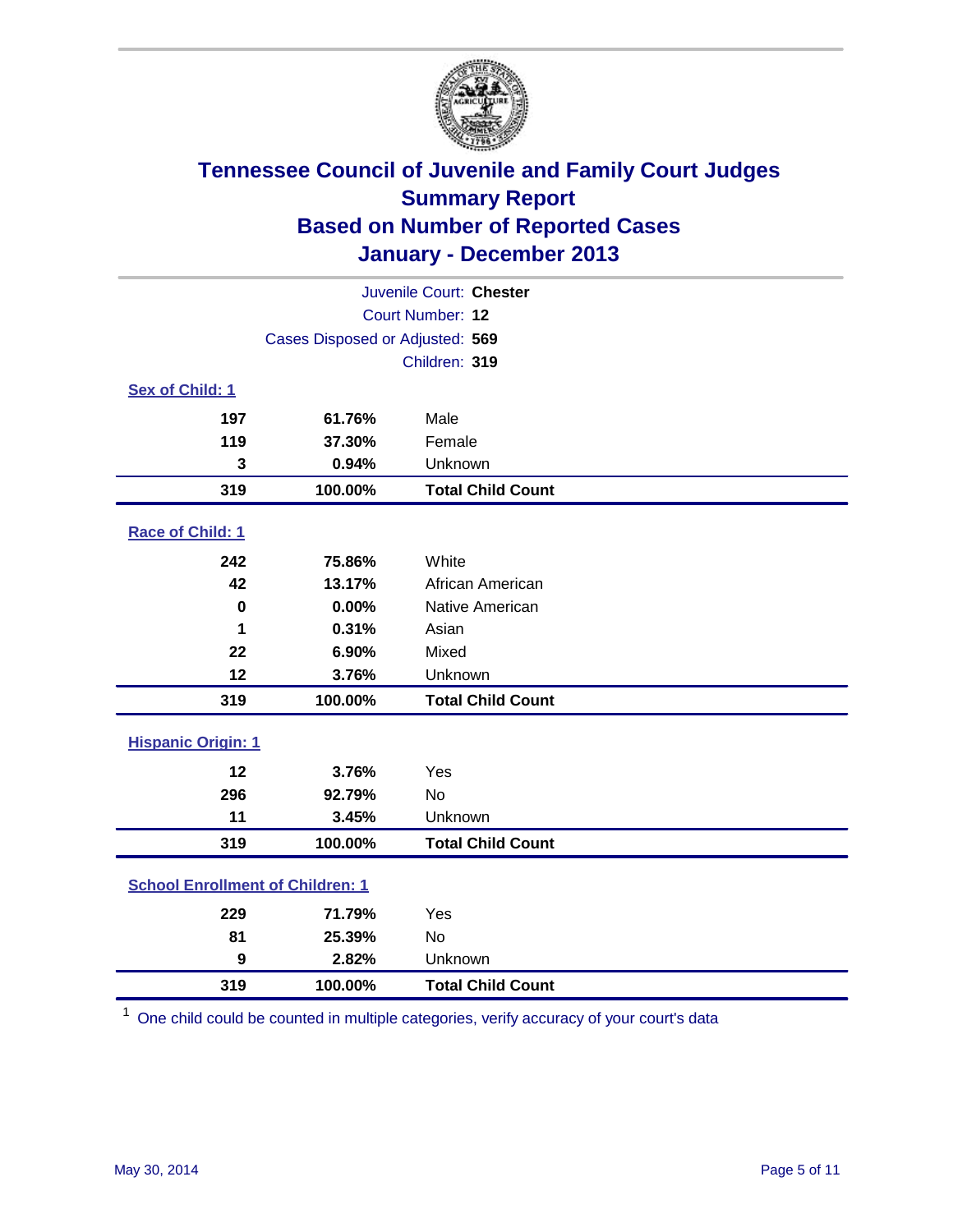

Court Number: **12** Juvenile Court: **Chester** Cases Disposed or Adjusted: **569** Children: **319**

### **Living Arrangement of Child at Time of Referral: 1**

| 319 | 100.00%  | <b>Total Child Count</b>     |
|-----|----------|------------------------------|
| 0   | 0.00%    | Other                        |
| 10  | 3.13%    | Unknown                      |
| 1   | 0.31%    | Independent                  |
| 0   | 0.00%    | In an Institution            |
| 0   | $0.00\%$ | In a Residential Center      |
| 1   | 0.31%    | In a Group Home              |
| 29  | 9.09%    | With Foster Family           |
| 3   | 0.94%    | <b>With Adoptive Parents</b> |
| 54  | 16.93%   | <b>With Relatives</b>        |
| 20  | 6.27%    | With Father                  |
| 133 | 41.69%   | With Mother                  |
| 8   | 2.51%    | With Mother and Stepfather   |
| 8   | 2.51%    | With Father and Stepmother   |
| 52  | 16.30%   | With Both Biological Parents |
|     |          |                              |

#### **Type of Detention: 2**

| 569 | 100.00%  | <b>Total Detention Count</b> |  |
|-----|----------|------------------------------|--|
| 0   | $0.00\%$ | Other                        |  |
| 568 | 99.82%   | Does Not Apply               |  |
| 0   | $0.00\%$ | <b>Unknown</b>               |  |
| 0   | $0.00\%$ | <b>Psychiatric Hospital</b>  |  |
| 0   | 0.00%    | Jail - No Separation         |  |
| 0   | 0.00%    | Jail - Partial Separation    |  |
| 0   | 0.00%    | Jail - Complete Separation   |  |
| 0   | 0.00%    | Juvenile Detention Facility  |  |
| 1   | 0.18%    | Non-Secure Placement         |  |
|     |          |                              |  |

<sup>1</sup> One child could be counted in multiple categories, verify accuracy of your court's data

If different than number of Cases (569) verify accuracy of your court's data.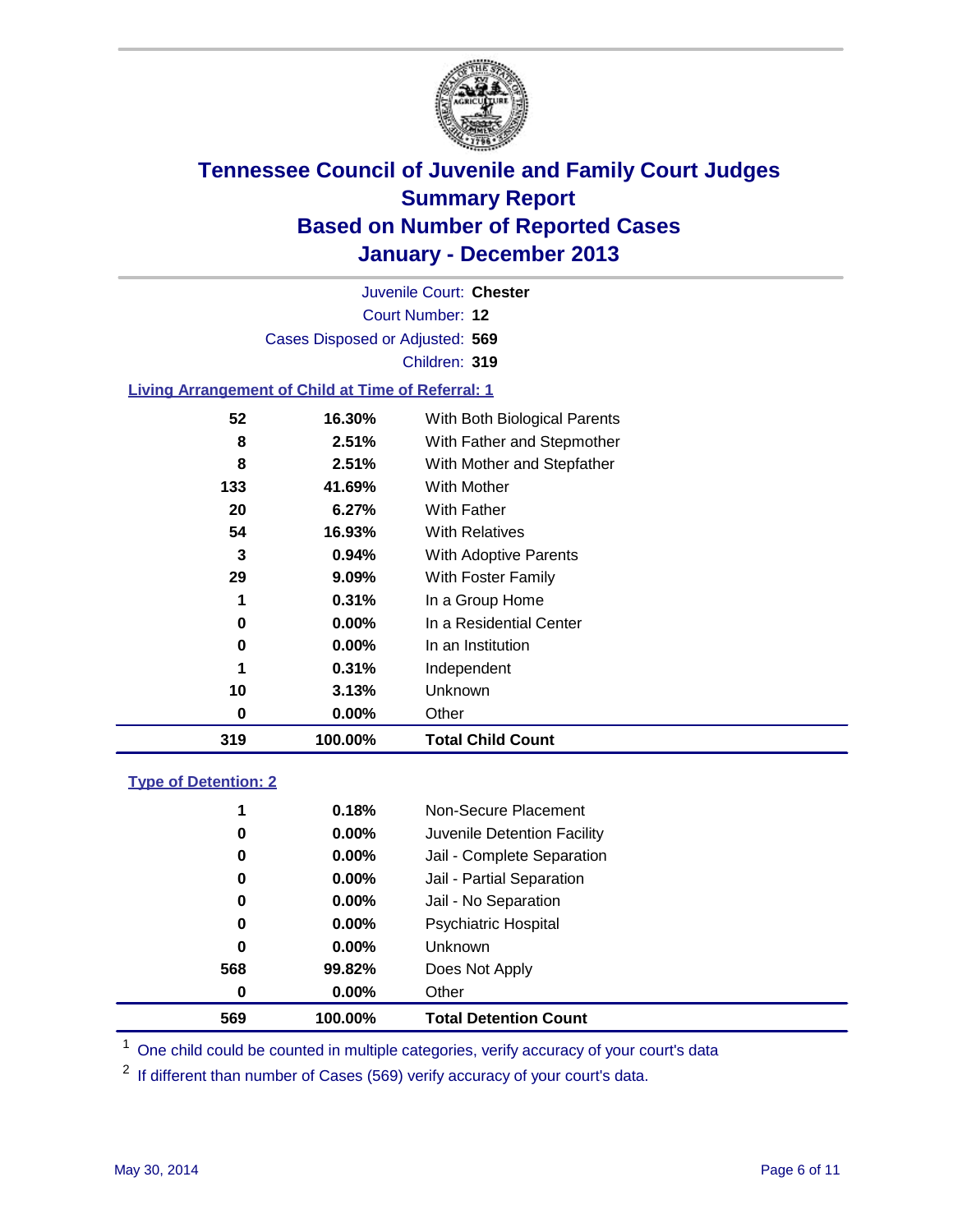

|                                                    | Juvenile Court: Chester         |                                      |  |  |  |
|----------------------------------------------------|---------------------------------|--------------------------------------|--|--|--|
|                                                    | Court Number: 12                |                                      |  |  |  |
|                                                    | Cases Disposed or Adjusted: 569 |                                      |  |  |  |
|                                                    |                                 | Children: 319                        |  |  |  |
| <b>Placement After Secure Detention Hearing: 1</b> |                                 |                                      |  |  |  |
| 1                                                  | 0.18%                           | Returned to Prior Living Arrangement |  |  |  |
| 0                                                  | $0.00\%$                        | Juvenile Detention Facility          |  |  |  |
| 0                                                  | 0.00%                           | Jail                                 |  |  |  |
| 0                                                  | 0.00%                           | Shelter / Group Home                 |  |  |  |
| 0                                                  | 0.00%                           | <b>Foster Family Home</b>            |  |  |  |
| 0                                                  | 0.00%                           | <b>Psychiatric Hospital</b>          |  |  |  |
| U                                                  | 0.00%                           | Unknown                              |  |  |  |
| 568                                                | 99.82%                          | Does Not Apply                       |  |  |  |
| 0                                                  | $0.00\%$                        | Other                                |  |  |  |
| 569                                                | 100.00%                         | <b>Total Placement Count</b>         |  |  |  |
| <b>Intake Actions: 2</b>                           |                                 |                                      |  |  |  |
|                                                    |                                 |                                      |  |  |  |
| 356                                                | 55.80%                          | <b>Petition Filed</b>                |  |  |  |
| 45                                                 | 7.05%                           | <b>Motion Filed</b>                  |  |  |  |
| 49                                                 | 7.68%                           | <b>Citation Processed</b>            |  |  |  |
| 0                                                  | 0.00%                           | Notification of Paternity Processed  |  |  |  |
| 134                                                | 21.00%                          | Scheduling of Judicial Review        |  |  |  |
| 41                                                 | 6.43%                           | Scheduling of Administrative Review  |  |  |  |
| 11                                                 | 1.72%                           | Scheduling of Foster Care Review     |  |  |  |
| 1                                                  | 0.16%                           | Unknown                              |  |  |  |
| 1                                                  | 0.16%                           | Does Not Apply                       |  |  |  |
| 0                                                  | 0.00%                           | Other                                |  |  |  |
| 638                                                | 100.00%                         | <b>Total Intake Count</b>            |  |  |  |

<sup>1</sup> If different than number of Cases (569) verify accuracy of your court's data.

<sup>2</sup> If different than number of Referral Reasons (638), verify accuracy of your court's data.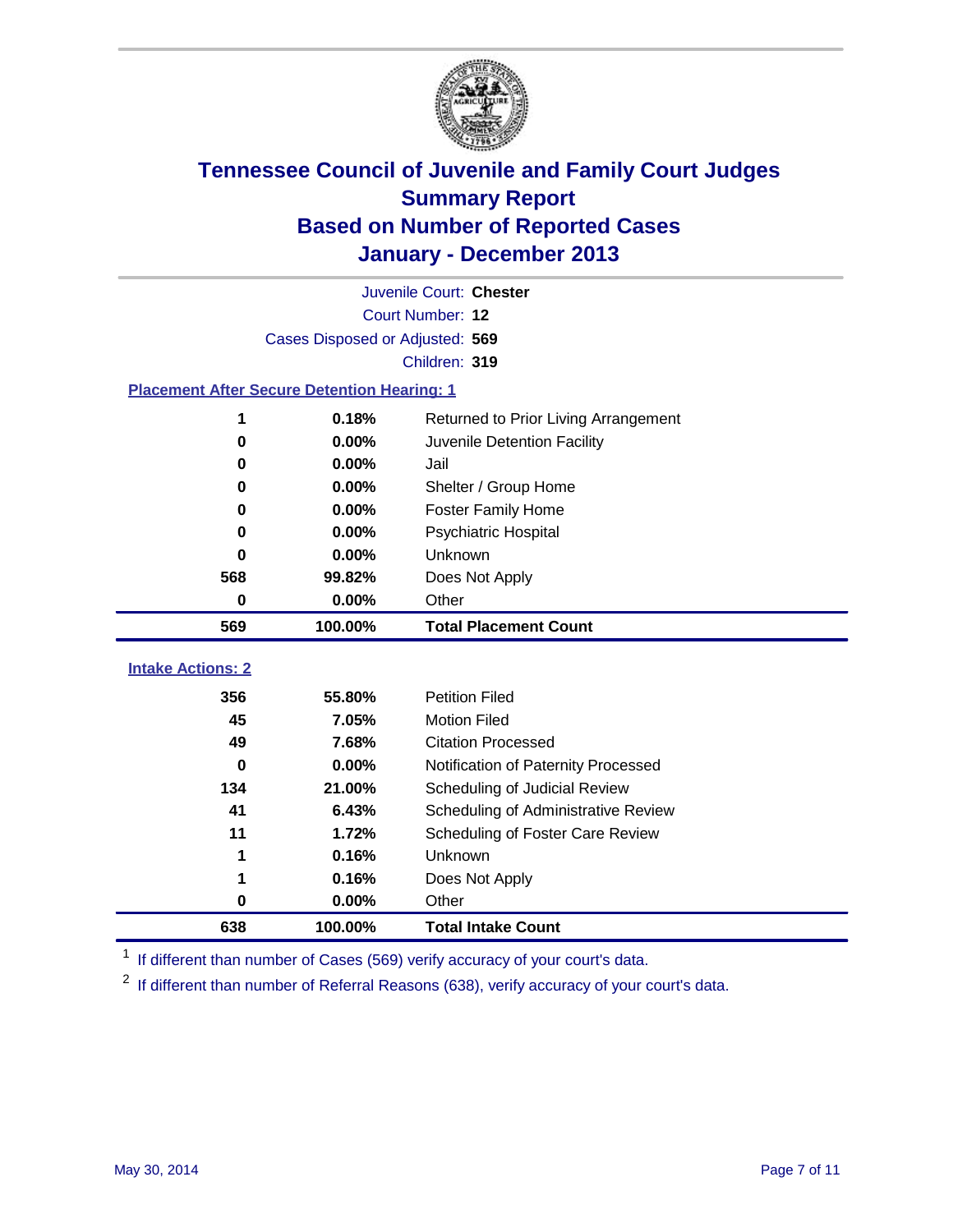

Court Number: **12** Juvenile Court: **Chester** Cases Disposed or Adjusted: **569** Children: **319**

#### **Last Grade Completed by Child: 1**

| 73       | 22.88%   | Too Young for School     |
|----------|----------|--------------------------|
| 8        | 2.51%    | Preschool                |
| 8        | 2.51%    | Kindergarten             |
| 10       | 3.13%    | 1st Grade                |
| 10       | 3.13%    | 2nd Grade                |
| 11       | 3.45%    | 3rd Grade                |
| 15       | 4.70%    | 4th Grade                |
| 9        | 2.82%    | 5th Grade                |
| 10       | 3.13%    | 6th Grade                |
| 14       | 4.39%    | 7th Grade                |
| 21       | 6.58%    | 8th Grade                |
| 23       | 7.21%    | 9th Grade                |
| 43       | 13.48%   | 10th Grade               |
| 42       | 13.17%   | 11th Grade               |
| 10       | 3.13%    | 12th Grade               |
| 0        | $0.00\%$ | Non-Graded Special Ed    |
| 1        | 0.31%    | <b>GED</b>               |
| 5        | 1.57%    | Graduated                |
| 0        | 0.00%    | Never Attended School    |
| 6        | 1.88%    | Unknown                  |
| $\bf{0}$ | 0.00%    | Other                    |
| 319      | 100.00%  | <b>Total Child Count</b> |

| <b>Enrolled in Special Education: 1</b> |  |  |
|-----------------------------------------|--|--|
|                                         |  |  |

| 8        | 2.51%           | Yes                      |
|----------|-----------------|--------------------------|
| 304<br>7 | 95.30%<br>2.19% | No<br>Unknown            |
| 319      | 100.00%         | <b>Total Child Count</b> |

One child could be counted in multiple categories, verify accuracy of your court's data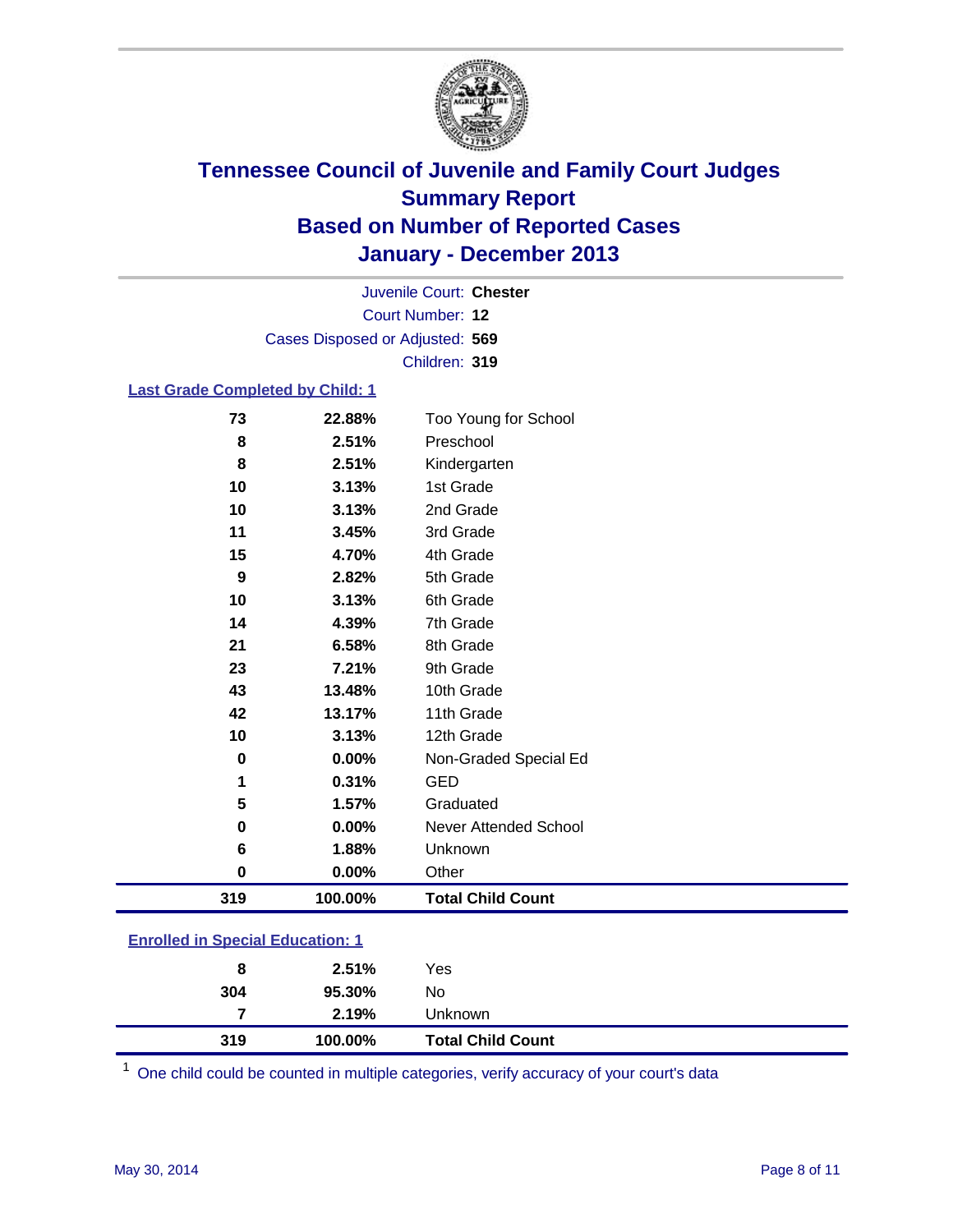

|                              |                                 | Juvenile Court: Chester   |
|------------------------------|---------------------------------|---------------------------|
|                              |                                 | Court Number: 12          |
|                              | Cases Disposed or Adjusted: 569 |                           |
|                              |                                 | Children: 319             |
| <b>Action Executed By: 1</b> |                                 |                           |
| 561                          | 87.93%                          | Judge                     |
| 0                            | $0.00\%$                        | Magistrate                |
| 10                           | 1.57%                           | <b>YSO</b>                |
| 67                           | 10.50%                          | Other                     |
| 0                            | $0.00\%$                        | Unknown                   |
| 638                          | 100.00%                         | <b>Total Action Count</b> |

### **Formal / Informal Actions: 1**

| 53  | 8.31%    | Dismissed                                        |
|-----|----------|--------------------------------------------------|
| 3   | 0.47%    | Retired / Nolle Prosequi                         |
| 49  | 7.68%    | <b>Complaint Substantiated Delinquent</b>        |
| 18  | 2.82%    | <b>Complaint Substantiated Status Offender</b>   |
| 7   | 1.10%    | <b>Complaint Substantiated Dependent/Neglect</b> |
| 0   | $0.00\%$ | <b>Complaint Substantiated Abused</b>            |
| 0   | $0.00\%$ | <b>Complaint Substantiated Mentally III</b>      |
| 15  | 2.35%    | Informal Adjustment                              |
| 0   | $0.00\%$ | <b>Pretrial Diversion</b>                        |
| 1   | 0.16%    | <b>Transfer to Adult Court Hearing</b>           |
| 0   | $0.00\%$ | Charges Cleared by Transfer to Adult Court       |
| 422 | 66.14%   | Special Proceeding                               |
| 5   | 0.78%    | <b>Review Concluded</b>                          |
| 65  | 10.19%   | Case Held Open                                   |
| 0   | $0.00\%$ | Other                                            |
| 0   | $0.00\%$ | Unknown                                          |
| 638 | 100.00%  | <b>Total Action Count</b>                        |

<sup>1</sup> If different than number of Referral Reasons (638), verify accuracy of your court's data.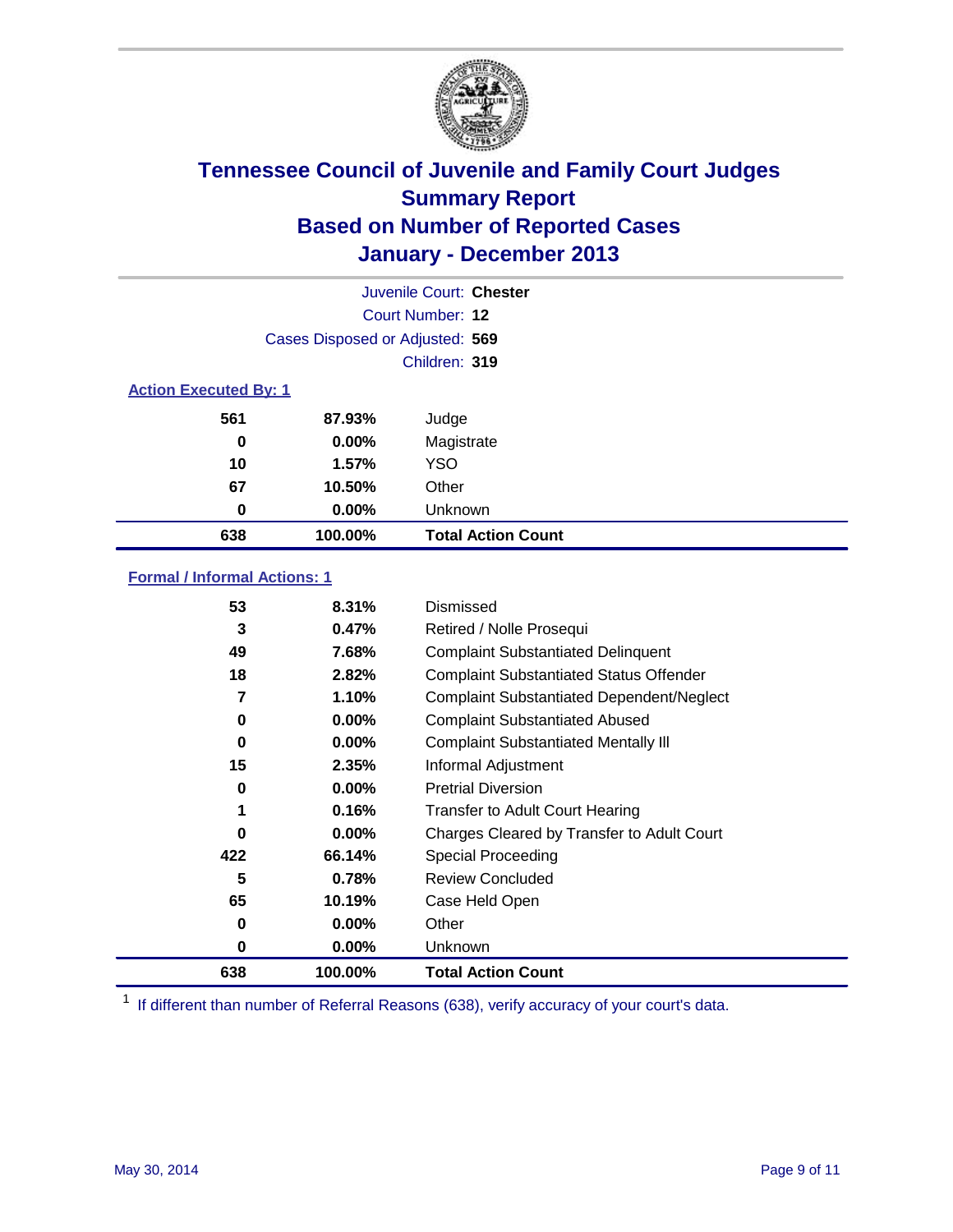

|                       |                                 | Juvenile Court: Chester                               |
|-----------------------|---------------------------------|-------------------------------------------------------|
|                       |                                 | Court Number: 12                                      |
|                       | Cases Disposed or Adjusted: 569 |                                                       |
|                       |                                 | Children: 319                                         |
| <b>Case Outcomes:</b> |                                 | There can be multiple outcomes for one child or case. |
| 70                    | 7.99%                           | Case Dismissed                                        |
| 3                     | 0.34%                           | Case Retired or Nolle Prosequi                        |
| 26                    | 2.97%                           | Warned / Counseled                                    |
| 212                   | 24.20%                          | Held Open For Review                                  |
| 19                    | 2.17%                           | Supervision / Probation to Juvenile Court             |
| 0                     | 0.00%                           | <b>Probation to Parents</b>                           |
| 9                     | 1.03%                           | Referral to Another Entity for Supervision / Service  |
| 32                    | 3.65%                           | Referred for Mental Health Counseling                 |
| 17                    | 1.94%                           | Referred for Alcohol and Drug Counseling              |
| 1                     | 0.11%                           | <b>Referred to Alternative School</b>                 |
| 0                     | 0.00%                           | Referred to Private Child Agency                      |
| 0                     | 0.00%                           | Referred to Defensive Driving School                  |
| 0                     | 0.00%                           | Referred to Alcohol Safety School                     |
| 14                    | 1.60%                           | Referred to Juvenile Court Education-Based Program    |
| 5                     | 0.57%                           | Driver's License Held Informally                      |
| 0                     | 0.00%                           | <b>Voluntary Placement with DMHMR</b>                 |
| 1                     | 0.11%                           | <b>Private Mental Health Placement</b>                |
| 0                     | 0.00%                           | <b>Private MR Placement</b>                           |
| 3                     | 0.34%                           | Placement with City/County Agency/Facility            |
| 1                     | 0.11%                           | Placement with Relative / Other Individual            |
| 7                     | 0.80%                           | Fine                                                  |
| 59                    | 6.74%                           | <b>Public Service</b>                                 |
| 8                     | 0.91%                           | Restitution                                           |
| 0                     | 0.00%                           | <b>Runaway Returned</b>                               |
| 8                     | 0.91%                           | No Contact Order                                      |
| 1.                    | 0.11%                           | Injunction Other than No Contact Order                |
| 2                     | 0.23%                           | <b>House Arrest</b>                                   |
| 1                     | 0.11%                           | <b>Court Defined Curfew</b>                           |
| 0                     | 0.00%                           | Dismissed from Informal Adjustment                    |
| 0                     | 0.00%                           | <b>Dismissed from Pretrial Diversion</b>              |
| 6                     | 0.68%                           | Released from Probation                               |
| 1                     | 0.11%                           | <b>Transferred to Adult Court</b>                     |
| 0                     | $0.00\%$                        | <b>DMHMR Involuntary Commitment</b>                   |